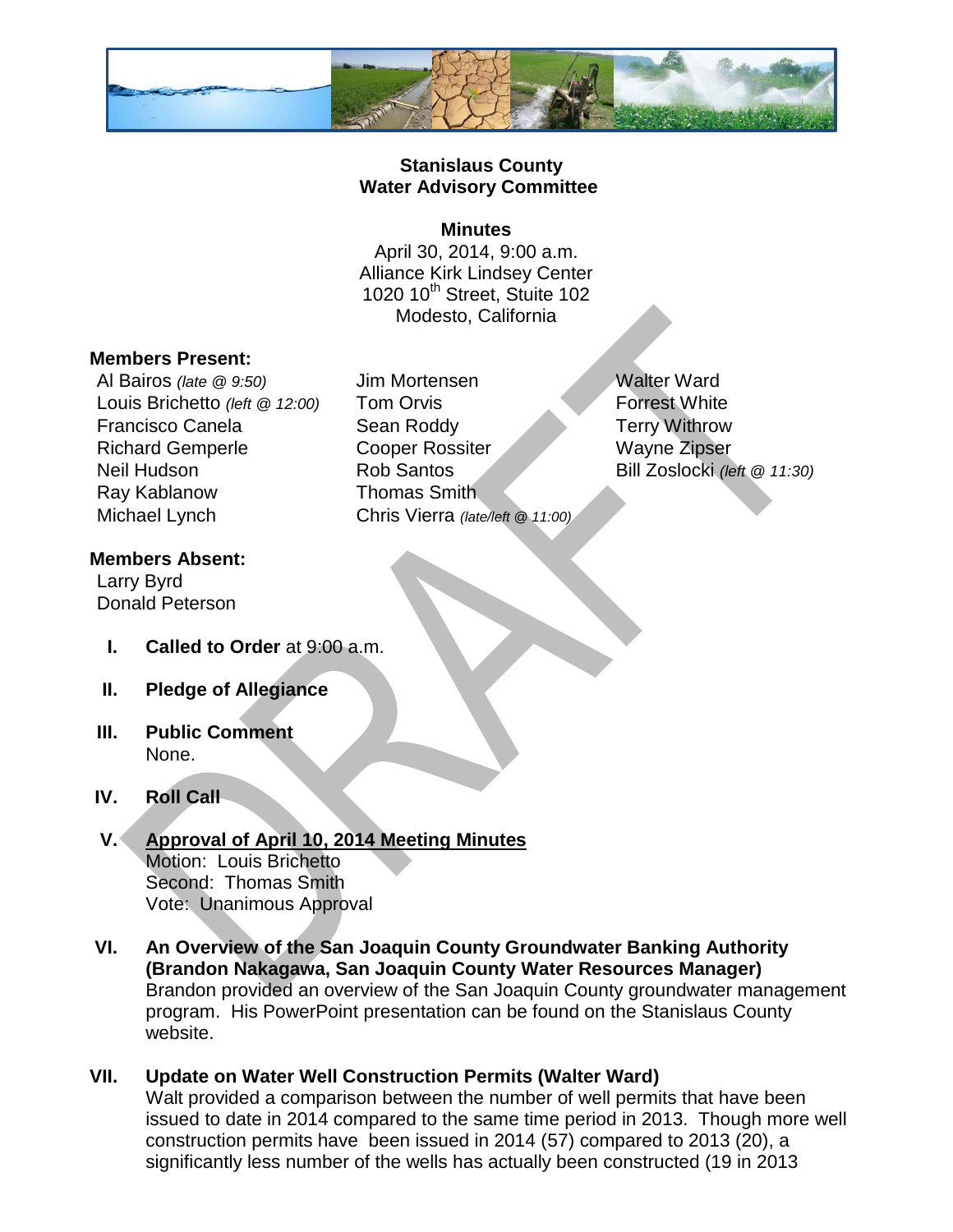compared to only 8 in 2014). Even for those wells that have been constructed (inspected for completion), it is not known whether a pump and motor have been installed or if they are operational. This graph is available on the County's website.

**VIII. 100 Day Action Plan: "A Framework for the Implementation of Coordinated Groundwater Management in Stanislaus County" (Walter Ward/Sarge Green** Walt and Sarge provided a summary of the draft framework that incoporates the five elements of Thresholds, Monitoring, Governance, Funding and Enforcement, along with twenty different defined action items. The next steps are to bundle these activities, prioritize them and make cost estimates with regards to their implementation. This report forms the basis for the report to the County Board of Supervisors on June 10, 2014. The PowerPoint for this presentation is also on the County's website.

# **IX. Stanislaus County Groundwater Ordinance Revision (Walter Ward)**

#### **a. Definition of "Mining"**

Walt provided a discussion regarding the basis for the definition of groundwater mining that hinges on the definition of "sustainable groundwater management." In this sense, the definition of mining becomes that which cannot be demonstrated to be sustainable groundwater management as defined in statute or regulation. The concepts of "managed overdraft" as a sustainable groundwater management strategy was also introduced. This presentation is also available on the County's website.

# **X. Meeting Adjourned** at 12:07 p.m.

PREPARED BY: ANETTE ARIAS, Administrative Secretary